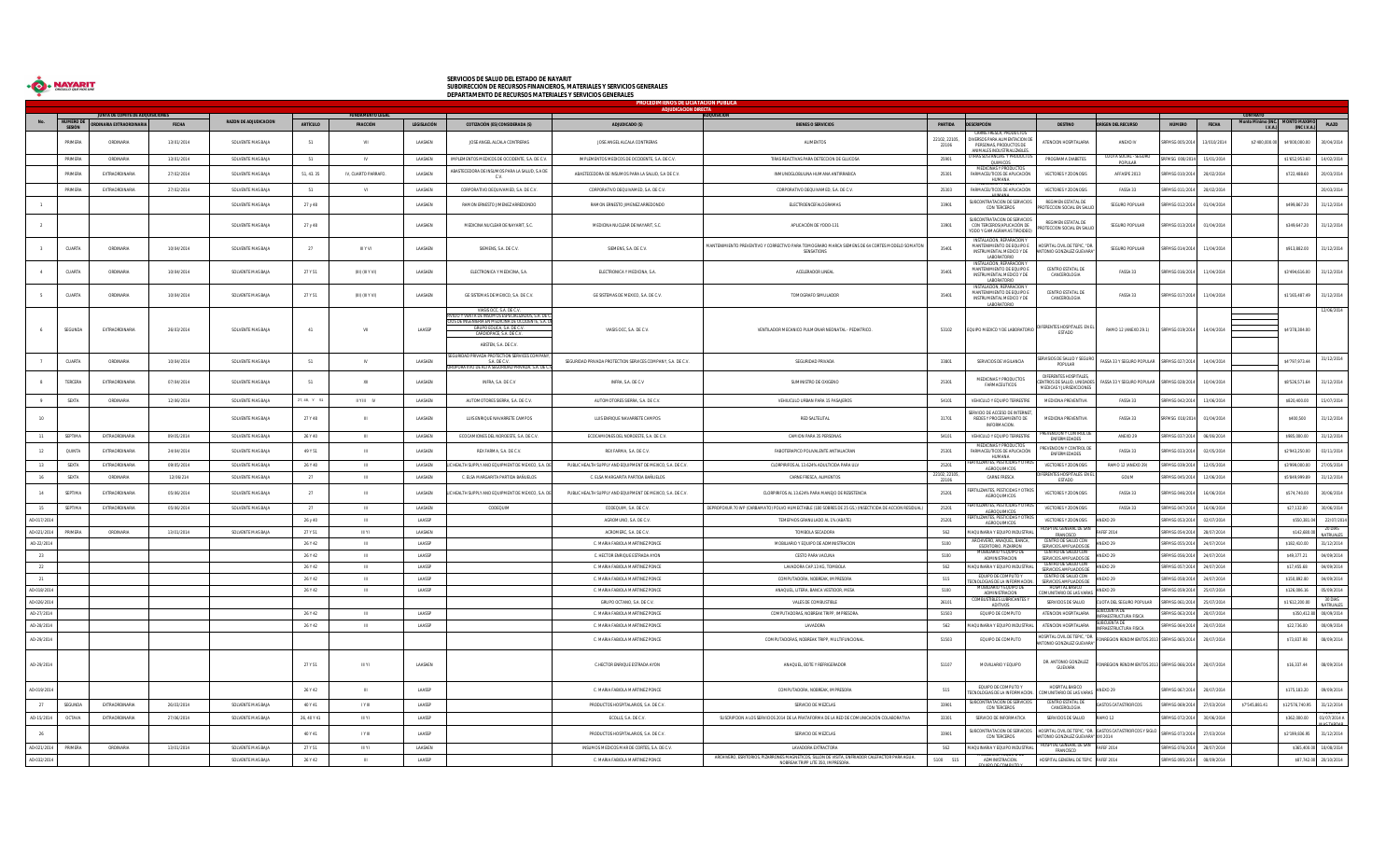| ORGULLO OUE NOS UNE |
|---------------------|
|                     |

## SERVICIOS DE SALUD DEL ESTADO DE NAYARIT<br>SUBDIRECCIÓN DE RECURSOS FINANCIEROS, MATERIALES Y SERVICIOS GENERALES<br>DEPARTAMENTO DE RECURSOS MATERIALES Y SERVICIOS GENERALES

| PROCEDIMIENOS DE LICIATACION PUBLICA<br>ADJUDICACIÓN DIRECTA |                         |                                  |            |                              |                 |                       |                |                                                                                                    |                                                                  |                                                                           |               |                                                                            |                                                                        |                                                                                                                                                                                                    |                 |              |                                       |                           |                                                                                 |
|--------------------------------------------------------------|-------------------------|----------------------------------|------------|------------------------------|-----------------|-----------------------|----------------|----------------------------------------------------------------------------------------------------|------------------------------------------------------------------|---------------------------------------------------------------------------|---------------|----------------------------------------------------------------------------|------------------------------------------------------------------------|----------------------------------------------------------------------------------------------------------------------------------------------------------------------------------------------------|-----------------|--------------|---------------------------------------|---------------------------|---------------------------------------------------------------------------------|
| No.                                                          | NUMERO DE               | JUNTA DE COMITÉ DE ADQUISICIONES |            | <b>RAZON DE ADJUDICACION</b> |                 | <b>UNDAMENTO LEG.</b> |                |                                                                                                    |                                                                  |                                                                           |               |                                                                            |                                                                        |                                                                                                                                                                                                    |                 |              |                                       |                           |                                                                                 |
|                                                              | SESIÓN                  | ORDINARIA EXTRAORDINARIA         | FECHA      |                              | <b>ARTÍCULO</b> | FRACCIÓN              | LEGISLACIÓN    | COTIZACIÓN (ES) CONSIDERADA (S)                                                                    | ADJUDICADO (S)                                                   | <b>BIENES O SERVICIOS</b>                                                 | PARTIDA       | <b>DESCRIPCIÓN</b>                                                         | <b>DESTINO</b>                                                         | ORÍGEN DEL RECURSO                                                                                                                                                                                 | <b>NÚMERO</b>   | <b>FECHA</b> | Monto Minimo (INC. MONTO MAXIMO PLAZO |                           |                                                                                 |
| AD-032/2014                                                  |                         |                                  |            |                              | 26 Y 42         | $\mathbb H$           | LAASSP         |                                                                                                    | GRUPO REINET, S.A. DE C.V.                                       | EQUIPO MEDICO Y DE LABORATORIO                                            | 531           | EQUIPO MEDICO Y DE LABORATORIO HOSPITAL GENERAL DE TEPIC                   | <b>FAFEF 2014</b>                                                      |                                                                                                                                                                                                    | RFMSG 096/2014  | 08/09/2014   |                                       |                           | \$236,773.40 20/10/2014                                                         |
| AD-097/2014                                                  |                         |                                  |            |                              | 27 Y 51         | $\mathbb H$           | LAASAEN        | MEDIXSA, S.A. DE C.V.                                                                              | MEDIXSA, S.A. DE C.V.                                            | ESFIGMOMANOMETRO, ESTETOSCOPIO                                            | 53202         | <b>INSTRUMENTAL MEDICO Y DE</b><br>LABORATORIO                             | ATENCION HOSPITALARIA                                                  | ONREGION RENDIMIENTOS 2013 SRFMSG 097/2014                                                                                                                                                         |                 | 30/10/2014   |                                       |                           | \$23,919.20 28/11/2014                                                          |
| AD-038/2014                                                  |                         |                                  | 13/01/2014 | SOLVENTE MAS BAJA            | 26 Y 43         | $\mathbb H$           | LAASSP         |                                                                                                    | SERVICIO Y VENTA DE INSUMOS MEDICOS ESPECIALIZADOS, S.A. DE C.V. | MICROSCOPIO QUIRURGICO                                                    | 531           | EQUIPO MEDICO Y DE LABORATORIO HOSPITAL GENERAL DE TEPIC                   | SIGLO XXI                                                              | ROGRAMA SEGURO MEDICO                                                                                                                                                                              | SRFMSG 098/2014 | 11/09/2014   |                                       | \$1'282,380.00            | 40 DIAS<br>NATURALES<br>OSTERIORES A<br>LA<br>ORMALIZACIO<br>N DEL<br>CONTRATO. |
| AD-036/2014                                                  | PRIMERA                 | ORDINARIA                        | 13/01/2014 | SOLVENTE MAS BAJA            | 48.49 Y 51      | $\sim$ 1.00           | LAASAEN        | ANTONIO GARCIA BECERRA<br>HECTOR ENRIQUE ESTRADA AYON<br><b>FABIOLA MARTINEZ PONCE</b>             | C. HECTOR ENRIQUE ESTRADA AYON                                   | SISTEMA DE AIRE ACONDICIONADO                                             | 562           | MAQUINARIA Y EQUIPO INDUSTRIAL                                             | HOSPITAL MIXTO DE JESUS<br>MARIA                                       | FISE                                                                                                                                                                                               | SRFMSG 100/2014 | 09/10/2014   |                                       | \$97,370.40               | 29/10/2014                                                                      |
| AD-034/2014                                                  | PRIMERA                 | ORDINARIA                        | 13/01/2014 | SOLVENTE MAS RAJA            | 48.49 Y 51      | $\sim$ 1.1            | LAASAEN        | C. HECTOR ENRIOUE ESTRADA AYON                                                                     | C. HECTOR ENRIOUE ESTRADA AYON                                   | SILLA FUA Y MAOUINA DE ESCRIBIR                                           | 5100          | MOBILIARIO Y EQUIPO DE<br>ADMINISTRACION                                   | HOSPITAL MIXTO DE JESUS<br>MARIA                                       | <b>FISE</b>                                                                                                                                                                                        | SRFMSG 101/2014 | 09/10/2014   |                                       | \$25,656.88               | 24/11/2014                                                                      |
| AD-041/2014                                                  | PRIMERA                 | ORDINARIA                        | 13/01/2014 | SOLVENTE MAS BAJA            | 49 Y 51         | $\sim$ 1.00           | LAASAEN        |                                                                                                    | GRUPO REINET, S.A. DE C.V.                                       | ESTERILIZADOR DE VAPOR AUTOGENERADO PARA MESA                             | 53102         | QUIPO MEDICO Y DE LABORATORIO                                              | HOSPITAL BASICO<br>EF 2014<br>COMUNITARIO DE TECUAL                    |                                                                                                                                                                                                    | RFMSG 108/2014  | 30/09/2014   |                                       |                           | \$39,950.40 31/10/2014                                                          |
| AD-039/2014                                                  |                         |                                  |            | SOLVENTE MAS BAJA            | 26 Y 42         | <b>III</b>            | LAASSP         |                                                                                                    | C. HECTOR ENRIQUE ESTRADA AYON                                   | MOBILIARIO Y EQUIPO DE ADMINISTRACION                                     | 5100          | MOBILIARIO Y EQUIPO DE<br>ADMINISTRACION                                   | CENTRO DE SALUD CON<br>SERVICIOS AMPLIADOS DE<br>SANTA MARIA DEL OROR. | ARA LA TRANSFERENCIA DE<br>CUROS DEL FIDEICOMISO DEL                                                                                                                                               | RFMSG 107/2014  | 24/09/2014   |                                       |                           | \$555,370.30 14/10/2014                                                         |
| AD-040/2014                                                  |                         |                                  |            | SOLVENTE MAS BAJA            | $-41$           | VII                   | LAASSP         |                                                                                                    | DELCA CIENTIFICA, S.A. DE C.V.                                   | REFRIGERADOR PARA VACUNAS                                                 | 531           | EQUIPO MEDICO Y DE LABORATORIO                                             | CENTRO DE SALUD CON<br>SERVICIOS AMPLIADOS DE<br>SANTA MARIA DEL OROR. | ARA LA TRANSFERENCIA DE<br>RECUROS DEL FIDEICOMISO DEL<br>46 DE DROTECCION                                                                                                                         | RFMSG 111/2014  | 30/09/2014   |                                       | \$155,440.00              | 22/10/2014                                                                      |
|                                                              | TRECE                   | EXTRAORDINARIA                   | 02/10/2014 | SOLVENTE MAS BAJA            | 41              | $\blacksquare$        | LAASSP         |                                                                                                    | REX FARMA, S.A. DE C.V.                                          | FRASCO DE PALIBIZUMAB SOLUCION INYECTABLE                                 | 25301         | MEDICINAS Y PRODUCTOS<br>FARMACEUTICOS DE APLICACIÓN                       | HOSPITAL GENERAL DE TEPIC                                              | GASTOS CATASTROFICOS 2013                                                                                                                                                                          | RFMSG 115/2014  | 06/10/2014   |                                       | \$4'282,912.80            | 03/11/2014                                                                      |
| AD-042/2014                                                  | TRECE                   | EXTRAORDINARIA                   | 02/10/2014 | SOLVENTE MAS BAJA            | $-41$           | $\sim$ 1.1            | LAASSP         |                                                                                                    | REX FARMA, S.A. DE C.V.                                          | FRASCO DE FOSFOLIPIDOS DE PULMON PORCINO                                  | 25301         | MEDICINAS Y PRODUCTOS<br>FARMACEUTICOS DE APLICACIÓN<br><b>HUMANA</b>      | HOSPITAL GENERAL DE TEPIC GASTOS CATASTROFICOS 2013                    |                                                                                                                                                                                                    | SRFMSG 116/2014 | 06/10/2014   |                                       | \$1'587,000.00            | 03/11/2014                                                                      |
| AD-043/2014                                                  |                         |                                  |            | SOLVENTE MAS BAJA            | 48, 49 y 51     | VI                    | LAASAEN        |                                                                                                    | QUALITY MED, S.A. DE C.V.                                        | LENTE INTRAOCULAR                                                         | 25401         | ARTICULOS PARA SERVICIOS<br>GENERALES EN EL AREA MEDICA                    | CIRUGIA AMBULATORIA                                                    | <b>SURO POPULAR ANEXO IV</b>                                                                                                                                                                       | RFMSG 118/2014  | 21/10/2014   |                                       |                           | \$862,068.97 31/12/2014                                                         |
| AD-044/2014                                                  | DECIMA                  | ORDINARIA                        | 09/10/2014 | SOLVENTE MAS BAJA            | 26              | <b>III</b>            | LAASSP         |                                                                                                    | PACEMD MEXICO, S.C.                                              | <b>CURSOS</b>                                                             | 33401         | SERVICIOS DE CAPACITACION                                                  | DEPARTAMENTO DE SALUD<br>MO 12<br>REPRODUCTIVA                         |                                                                                                                                                                                                    | SRFMSG 119/2014 | 10/10/2014   |                                       |                           | \$600,000.00 31/12/2014                                                         |
| AD-045/2014                                                  | PRIMERA                 | ORDINARIA                        | 13/01/2014 | SOLVENTE MAS BAJA            | 51              | $\sim$ 1.00           | LAASAEN        | FRANCISCO JAVIER MACIAS HERNANDEZ                                                                  | FRANCISCO JAVIER MACIAS HERNANDEZ                                | COMPUTADORA, IMPRESORA, PROYECTOR ETC.                                    |               | EQUIPO DE COMPUTO Y TECNOLOGIA<br>DE LA INFORMACION                        | UNIDAD DE HEMODIALISIS                                                 | <b>FAFEF 2014</b>                                                                                                                                                                                  | RFMSG 132/2014  | 24/11/2014   |                                       |                           | \$63,686.74 31/12/2014                                                          |
|                                                              |                         |                                  |            |                              |                 |                       |                | JESUS ANTONIO JUNIOR CRUZ LIMON                                                                    | JESUS ANTONIO JUNIOR CRUZ LIMON                                  | SILLON OPERATIVO Y MESA PARA SALA DE JUNTAS                               |               | 511 MUEBLES DE OFICINA Y ESTANTERIA                                        |                                                                        |                                                                                                                                                                                                    | SRFMSG 151/2014 | 24/11/2014   |                                       |                           | \$61,064.99 15/12/2014                                                          |
| AD-046/2014                                                  | PRIMERA                 | ORDINARIA                        | 13/01/2014 | SOLVENTE MAS BAJA            | 51              | $\sim$ 1.00           | LAASAEN        |                                                                                                    | INFORMATICA OPCYON, S.A. DE C.V.                                 | COMPUTADORAS, IMPRESORAS, NOBREAKS, PANTALLAS, PROYECTOR Y RELOJ CHECADOR | 515           | QUIPO DE COMPUTO Y TECNOLOGIA<br>DE LA INFORMACION                         | UNIDAD DE HEMODIALISIS<br><b>AFEF 2014</b>                             |                                                                                                                                                                                                    | RFMSG 127/2014  | 24/11/2014   |                                       |                           | \$216,282.00 15/12/2014                                                         |
| AD-047/2014                                                  | PRIMERA                 | ORDINARIA                        | 13/01/2014 | SOLVENTE MAS BAJA            | 51              | $\mathbf{L}$          | LAASAEN        | PROMAEDIX, S. DE R.L. DE C.V.<br>INSUMOS MEDICOS MAR DE CORTES. S.A. DE C.V.                       | INSUMOS MEDICOS MAR DE CORTES, S.A. DE C.V.                      | LAVADORA, SECADORA Y ESCALERA                                             | 519           | <b>DTROS MOBILIARIOS Y EQUIPO DE</b><br>ADMINISTRACION                     | UNIDAD DE HEMODIALISIS                                                 | <b>FAFEF 2014</b>                                                                                                                                                                                  | SRFMSG 156/2014 | 24/11/2014   |                                       | \$24,632.60               | 31/12/2014                                                                      |
| AD-048/2014                                                  | PRIMERA                 | ORDINARIA                        | 13/01/2014 | SOLVENTE MAS RAJA            | 51              | $\sim$ 1.1            | <b>LAASAEN</b> | MC KLINICAL, S.A. DE C.V.<br>GLOBALIX, S.A. DE C., V.<br>DISTRIBUIDORA MEDICA DELPICA S.A. DE C.V. | MC KLINICAL, S.A. DE C.V.                                        | NEGATOSCOPIO LED                                                          | 531           | FOURO MEDICO Y DE LARORATORIO                                              | <b>UNIDAD DE HEMODIALISIS</b>                                          | <b>FAFFF 2014</b>                                                                                                                                                                                  | SRFMSG 133/2014 | 24/11/2014   |                                       | \$32,303.58               | 15/12/2014                                                                      |
| AD-049/2014                                                  | PRIMERA                 | ORDINARIA                        | 13/01/2014 | SOLVENTE MAS BAJA            | 51              |                       | LAASAEN        | MC KLINICAL, S.A. DE C.V.<br>GLOBALIX, S.A. DE CV.<br>DISTRIBUIDORA MEDICA DELPICA, S.A. DE C.V.   | MC KLINICAL, S.A. DE C.V.                                        | ESTUCHE DE DIAGNOSTICO                                                    | 532           | INSTRUMENTAL MEDICO Y DE<br>LABORATORIO                                    | UNIDAD DE HEMODIALISIS                                                 | <b>FAFEF 2014</b>                                                                                                                                                                                  | SRFMSG 134/2014 | 24/11/2014   |                                       | \$27,417.25               | 15/12/2014                                                                      |
| AD-050/2014                                                  |                         |                                  |            | SOLVENTE MAS BAJA            | 47              |                       | LAASAEN        |                                                                                                    | GRUPO FOEMSA, S.A. DE C.V.                                       | CAMA HOSPITALARIA ELECTRICA DE MULTIPLES POSICIONES                       | 531           | EQUIPO MEDICO Y DE LABORATORIO                                             | HOSPITAL MIXTO DE JESUS<br>MARIA                                       |                                                                                                                                                                                                    | SRFMSG 120/2014 | 13/10/2014   |                                       | \$393,820.00              | 20/10/2014                                                                      |
| AD-051/2014                                                  |                         |                                  |            | SOLVENTE MAS BAJA            |                 |                       |                |                                                                                                    | SAVI DISTRIBUCIONES, S.A. DE C.V.                                | MEDICAMENTO                                                               | 25302         | MEDICINAS Y PRODUCTOS<br>FARMACEUTICOS                                     | CANCEROLOGIA                                                           | STOS CATASTROFICOS                                                                                                                                                                                 | SRFMSG 121/2014 | 13/10/2014   |                                       | \$14,413.50               | 31/12/2014                                                                      |
| AD-052/2014                                                  | DOCEAVA                 | ORDINARIA                        | 09/10/2014 | SOLVENTE MAS BAJA            | 27 Y 51         | <b>III YII</b>        | LAASAEN        | SAVI DISTRIBUCIONES, S.A. DE C.V.                                                                  | SAVI DISTRIBUCIONES, S.A. DE C.V.                                | MEDICAMENTO Y MATERIAL DE CURACION                                        | 25302 Y 25402 | MEDICINAS Y PRODUCTOS<br>FARMACEUTICOS                                     | ATENCION HOSPITALARIA Y<br>EE ASSA<br>ATENCION MEDICA                  |                                                                                                                                                                                                    | SRFMSG 122/2014 | 10/10/2014   |                                       | \$12'875,000.00           | 31/12/2014                                                                      |
| AD-053/2014                                                  |                         |                                  |            | SOLVENTE MAS BAJA            | 41              | VII                   | LAASSP         |                                                                                                    | GRUPO FOEMSA, S.A. DE C.V.                                       | CAMA CAMILLA PARA TRASLADO                                                | 531           | EQUIPO MEDICO Y DE LABORATORIO                                             | CENTRO DE SALUD CON<br>SERVICIOS AMPLIADOS DE<br>SANTA MARIA DEL ORO.  | ENIO DE COLABORA<br>RA LA TRANSFERENCIA DE<br>ECUROS DEL FIDEICOMISO DEL<br>EMA DE PROTECCION SOCIAL<br>N SALUD. SUBCUENTA FONDO<br>E PREVISION PRESUPUESTAL,<br>UBSUBCUENTA<br>AFSTRUCTURA FISICA | RFMSG 124/2014  | 15/10/2014   |                                       | \$58,232.00               | 22/10/2014                                                                      |
| AD-054/2014                                                  |                         |                                  |            | SOLVENTE MAS BAJA            | 42              |                       | LAASSP         |                                                                                                    | GRUPO REINET, S.A. DE C.V.                                       | EQUIPO MEDICO Y DE LABORATORIO                                            | 531 Y 532     | EQUIPO E INSTRUMENTAL MEDICO"<br>DE LABORATORIO                            | PLANEACION<br>ANEXO 29                                                 |                                                                                                                                                                                                    | SRFMSG 123/2014 | 14/10/2014   |                                       | \$21,852.31               | 31/12/2014                                                                      |
| AD-055/2014                                                  | DECIMO<br><b>QUINTA</b> | ORDINARIA                        | 31/10/2014 | SOLVENTE MAS BAJA            | 26 Y 41         | <b>III Y V</b>        | LAASSP         | CASA MARZAM. S.A. DE C.V.                                                                          | CASA MARZAM, S.A. DE C.V.                                        | MEDICAMENTO                                                               | 25302         | EQUIPO MEDICO Y DE LABORATORIO ATENCION MEDICA Y ATENCION SEGURO POPULAR Y | HOSPITALARIA                                                           | OPORTUNIDADES                                                                                                                                                                                      | SRFMSG 126/2014 | 07/11/2014   |                                       | \$2'142,301.86 31/12/2014 |                                                                                 |